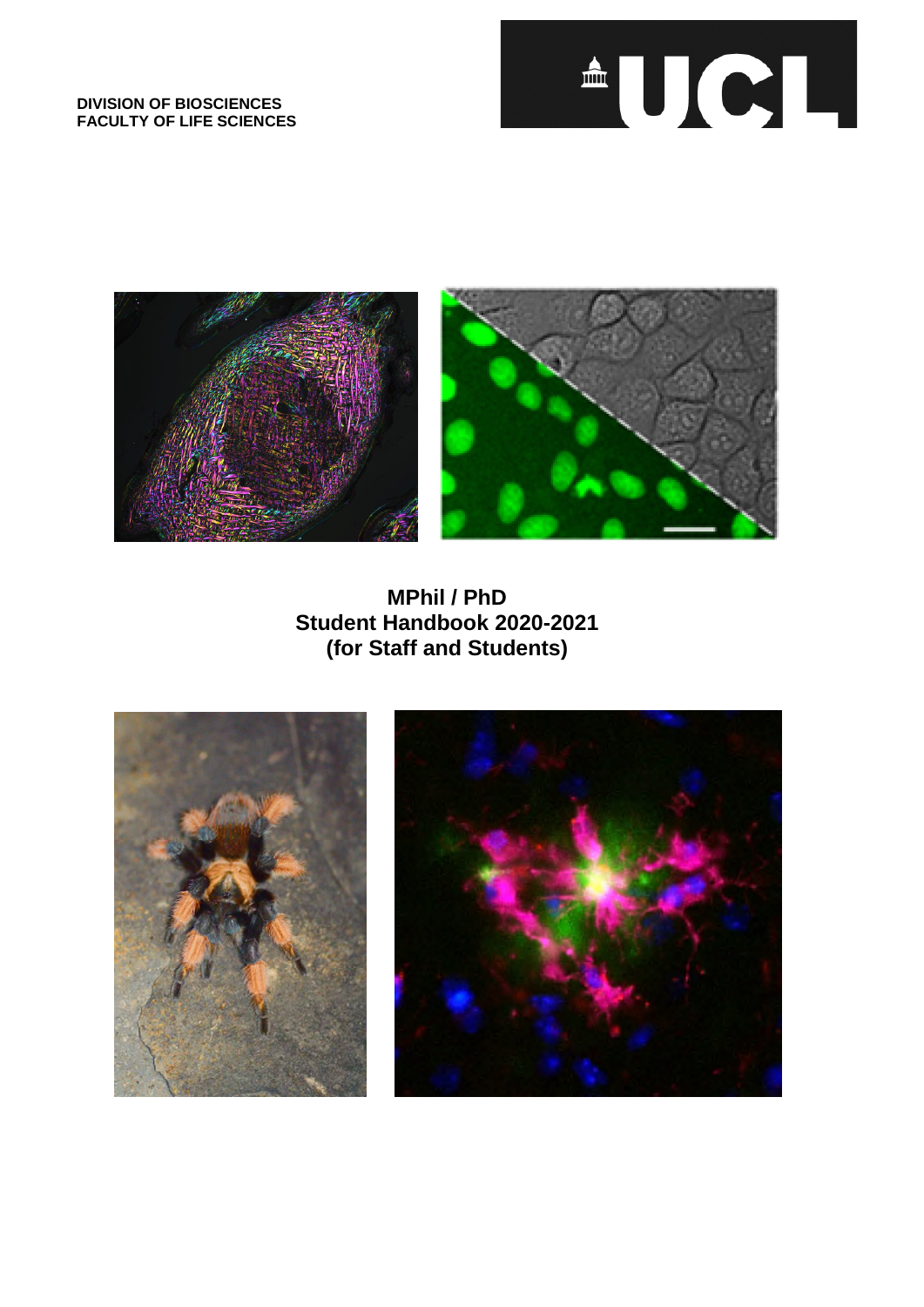### **Cover images**

| Top left:     | Coronal section of a <i>Heloderma suspectum</i> osteoderm and associated dermis. Imaged<br>using multi-rotation polarised light microscopy, a false colour composite created by<br>merging six images taken using linearly polarising filters at 15° rotation intervals, where<br>colour represents the orientation of collagen fibres. From: Kirby A., Vickaryous M., Boyde<br>A., Olivo A., Moazen M., Bertazzo S. and Evans S. (2020) A comparative histological study<br>of the osteoderms in the lizards Heloderma suspectum (Squamata: Helodermatidae) and<br>Varanus komodoensis (Squamata: Varanidae). Journal of Anatomy 236(6):1035-1043.<br>Courtesy of Alexander Kirby, PhD Student, Professor Susan Evans's Laboratory, CDB |
|---------------|------------------------------------------------------------------------------------------------------------------------------------------------------------------------------------------------------------------------------------------------------------------------------------------------------------------------------------------------------------------------------------------------------------------------------------------------------------------------------------------------------------------------------------------------------------------------------------------------------------------------------------------------------------------------------------------------------------------------------------------|
| Top right:    | MDCK cell population images of whole cells via brightfield microscopy (upper right) with<br>detail on H2B-GFP cell nuclei via fluorescence microscopy (lower left). Scalebar = $20 \mu m$ .<br>Courtesy of Kristina Ulicna, PhD Student, SMB                                                                                                                                                                                                                                                                                                                                                                                                                                                                                             |
| Bottom left:  | A female Mexican-redleg (Brachypelma emilia), an endemic species to the Mexican semi-<br>arid lowlands and deciduous dry forest slopes. This species is poached unsustainably for<br>the pet trade (CITES listed) and is threatened by habitat loss, mostly due to urban<br>development. Increased road network density with ever growing traffic presents a deadly<br>obstacle to males looking for a partner, decimating enamoured males and likely causing<br>population fragmentation.<br>Courtesy of Sergio Henriques, PhD student, CBER                                                                                                                                                                                            |
| Bottom right: | Amyloid beta plaque (green) surrounded by microglia cells (pink) and cell nuclei (blue).<br>Image taken from the hippocampus of an APP knock-in mouse model of Alzheimer's<br>Disease.<br>Courtesy of Diana Benítez, PhD student, Professor Frances Edwards's laboratory, NPP                                                                                                                                                                                                                                                                                                                                                                                                                                                            |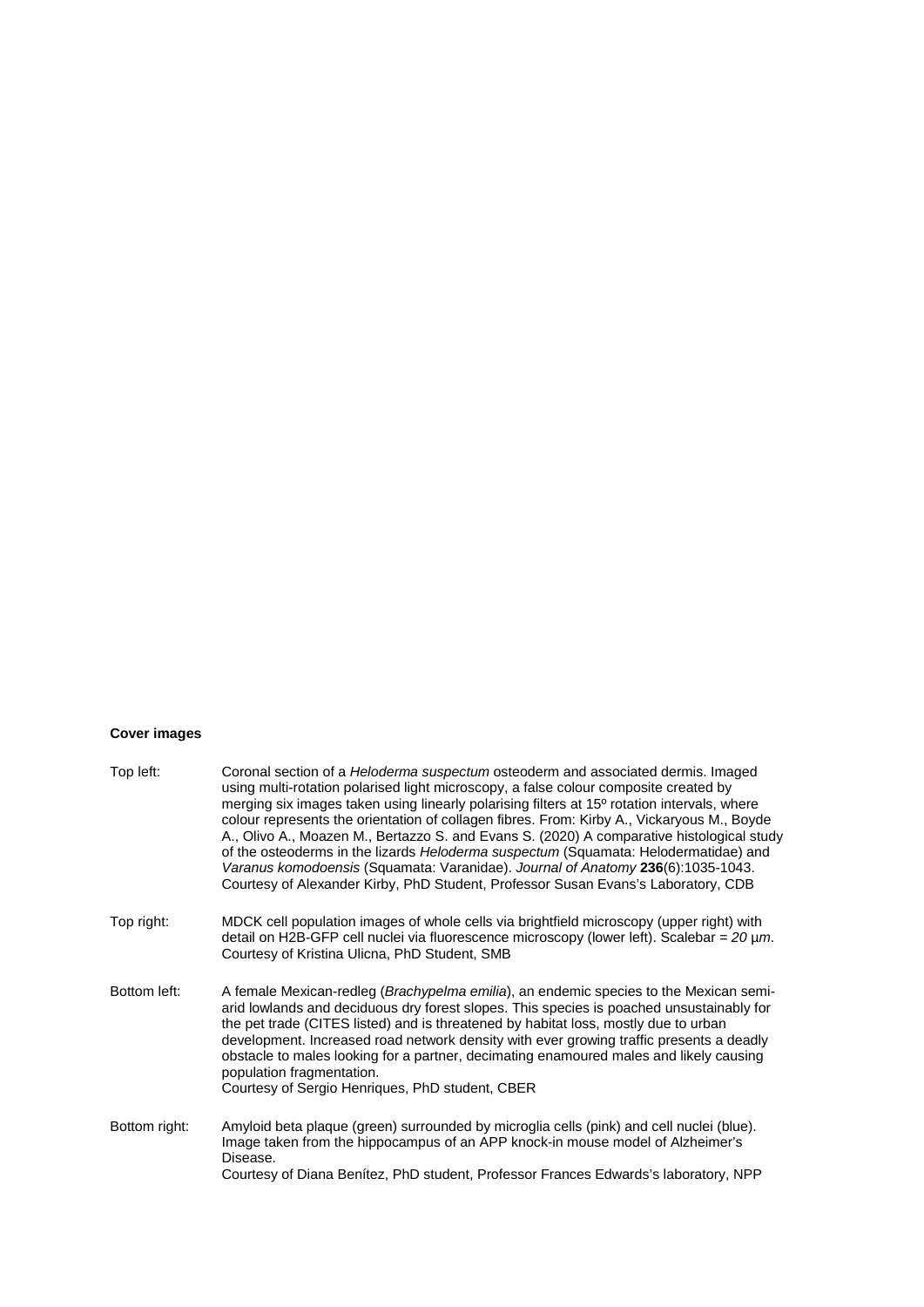# **Division of Biosciences**

# **Information for MPhil/PhD Students**

### **TABLE OF CONTENTS**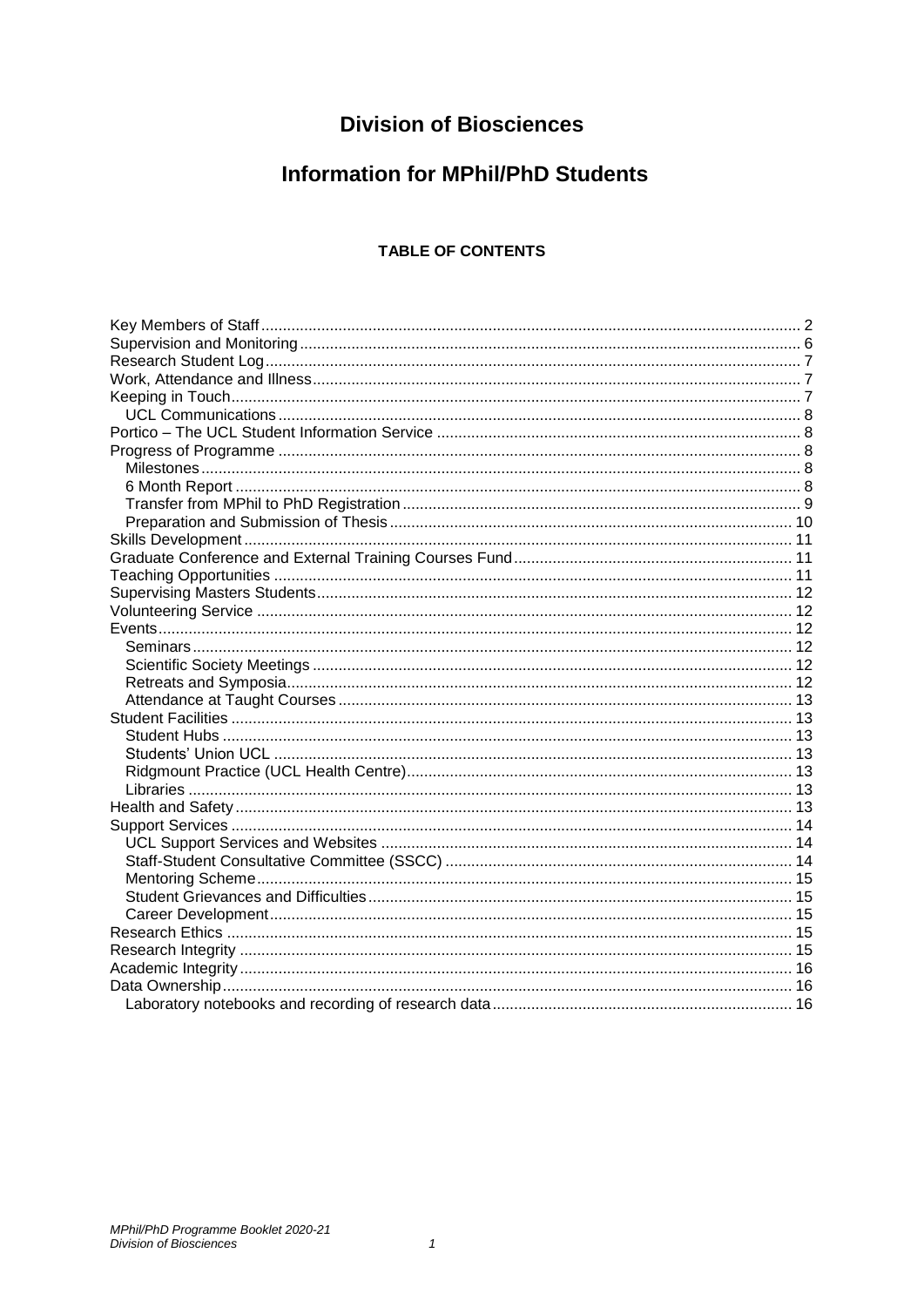#### **Please note that due to the ongoing Covid-19 pandemic the information and advice provided in this Handbook may be subject to change.**

This booklet provides critical information you will need to successfully navigate your MPhil/PhD programme in the Division of Biosciences and MUST BE READ AND KEPT FOR FUTURE REFERENCE. You should also read through both the **Doctoral [School Handbook](http://www.grad.ucl.ac.uk/essinfo) and Code of Practice** [for Graduate Research](http://www.grad.ucl.ac.uk/essinfo) Degrees as well as the [UCL Academic Manual.](https://www.ucl.ac.uk/academic-manual/)

### <span id="page-3-0"></span>**KEY MEMBERS OF STAFF**

| <b>Faculty Graduate Tutor</b> | <b>Professor Jasmina Jovanovic</b>   |
|-------------------------------|--------------------------------------|
|                               | School of Pharmacy, Brunswick Square |
|                               | Tel: 020 7753 5887                   |
|                               | e-mail: <i>j.jovanovic@ucl.ac.uk</i> |

### **Research Department of Cell and Developmental Biology**

| <b>Head of Department</b>                 | <b>Professor Barbara Conradt</b><br>Anatomy Building<br>020 3108 6268 (x56268)<br>Tel: T<br>e-mail: b.conradt@ucl.ac.uk                                                                                                                                           |
|-------------------------------------------|-------------------------------------------------------------------------------------------------------------------------------------------------------------------------------------------------------------------------------------------------------------------|
| <b>Graduate Tutors</b>                    | <b>Professor Michael Duchen</b><br>Medical Sciences Building, Room 144<br>020 7679 3207 (x33207)<br>Tel:<br>e-mail: m.duchen@ucl.ac.uk<br><b>Professor Steve Hunt</b><br>Medawar Building, Room 429<br>020 7679 1332 (x31332)<br>Tel: T<br>e-mail: hunt@ucl.ac.uk |
|                                           | Dr Yoshiyuki Yamamoto<br>Anatomy Building, Ground Floor<br>020 7679 3319 (x33319)<br>Tel:<br>e-mail: yoshiyuki.yamamoto@ucl.ac.uk                                                                                                                                 |
|                                           | <b>Professor Susan Evans</b><br>Anatomy Building, Ground Floor<br>020 7679 9966 (x39966)<br>Tel: I<br>e-mail: s.e.evans@ucl.ac.uk                                                                                                                                 |
|                                           | <b>Professor Claudio Stern</b><br>(Developmental and Stem Cell Biology programme)<br>Mezzanine Floor, Anatomy Building<br>020 7679 3346 (x33346)<br>Tel:<br>e-mail: c.stern@ucl.ac.uk                                                                             |
| <b>Graduate Research</b><br>Administrator | <b>Mrs Debbie Bartram</b><br>Anatomy Building, Room G03A<br>020 3549 5462 (x65462)<br>Tel:<br>e-mail: d.bartram@ucl.ac.uk                                                                                                                                         |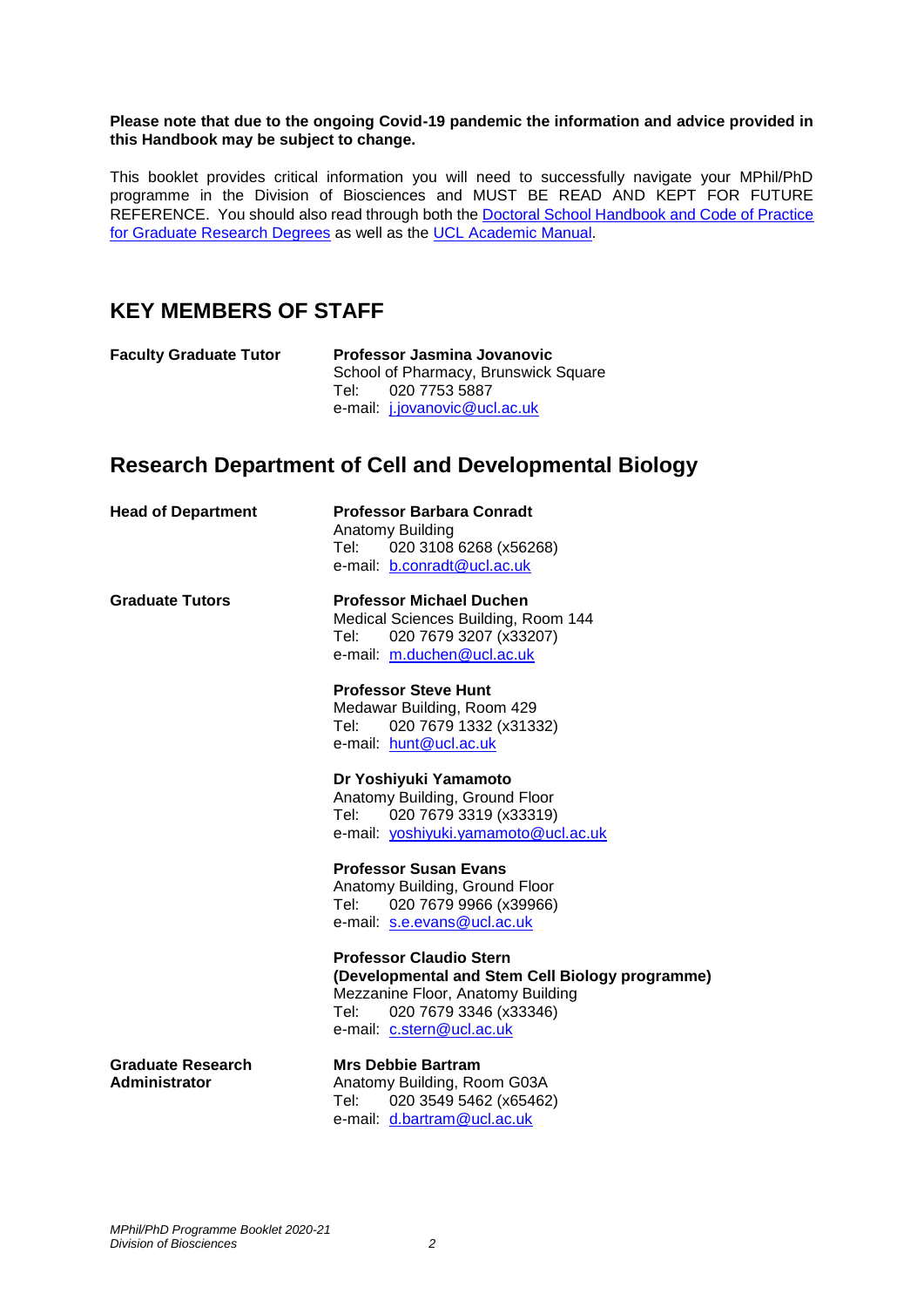# **Research Department of Genetics, Evolution and Environment**

| <b>Head of Department</b>          | <b>Professor Andrew Pomiankowski</b><br>Darwin Building<br>020 7679 7697 (x37697)<br>Tel: Tel<br>e-mail: a.pomiankowski@ucl.ac.uk |
|------------------------------------|-----------------------------------------------------------------------------------------------------------------------------------|
| <b>Graduate Tutors</b>             | Dr Duncan Greig<br>Darwin Building<br>Tel: 020 7679 5106 (x25106)<br>E-mail: d.greig@ucl.ac.uk                                    |
|                                    | Dr Lazaros Foukas<br>Darwin Building<br>Tel: 020 3108 1612 (x51612)<br>e-mail: I.foukas@ucl.ac.uk                                 |
| Graduate Research<br>Administrator | <b>Ms Manu Davies</b><br>Anatomy Building, Room G03A<br>020 3549 5460 (x65460)<br>Tel: T<br>e-mail: manu.davies@ucl.ac.uk         |

# **Research Department of Neuroscience, Physiology and Pharmacology**

| <b>Head of Department</b>                                                    | <b>Professor Trevor Smart</b><br>Medical Sciences Building<br>020 7679 3770 (x33770)<br>Tel: I<br>e-mail: t.smart@ucl.ac.uk         |
|------------------------------------------------------------------------------|-------------------------------------------------------------------------------------------------------------------------------------|
| Director of Wellcome Trust<br>4 Year PhD Programme in<br><b>Neuroscience</b> | <b>Professor David Attwell</b><br><b>Medical Sciences Building</b><br>020 7679 7342 (x37342)<br>Tel:<br>e-mail: d.attwell@ucl.ac.uk |
| <b>Graduate Tutors</b>                                                       | <b>Professor Alasdair Gibb</b><br><b>Medical Sciences Building</b><br>020 7679 1398 (x31398)<br>Tel: T<br>e-mail: a.gibb@ucl.ac.uk  |
|                                                                              | <b>Professor Alexander Gourine</b><br>Medical Sciences Building<br>020 7679 2565 (x32565)<br>Tel: l<br>e-mail: a.gourine@ucl.ac.uk  |
|                                                                              | Dr Joanne Marks<br>Royal Free Campus<br>020 7794 0500 (x31439)<br>Tel: .<br>e-mail: joanne.marks@ucl.ac.uk                          |
| <b>Graduate Research</b><br>Administrator                                    | <b>Ms Manu Davies</b><br>Anatomy Building, Room G03A<br>Tel: 020 3549 5460 (x65460)<br>e-mail: manu.davies@ucl.ac.uk                |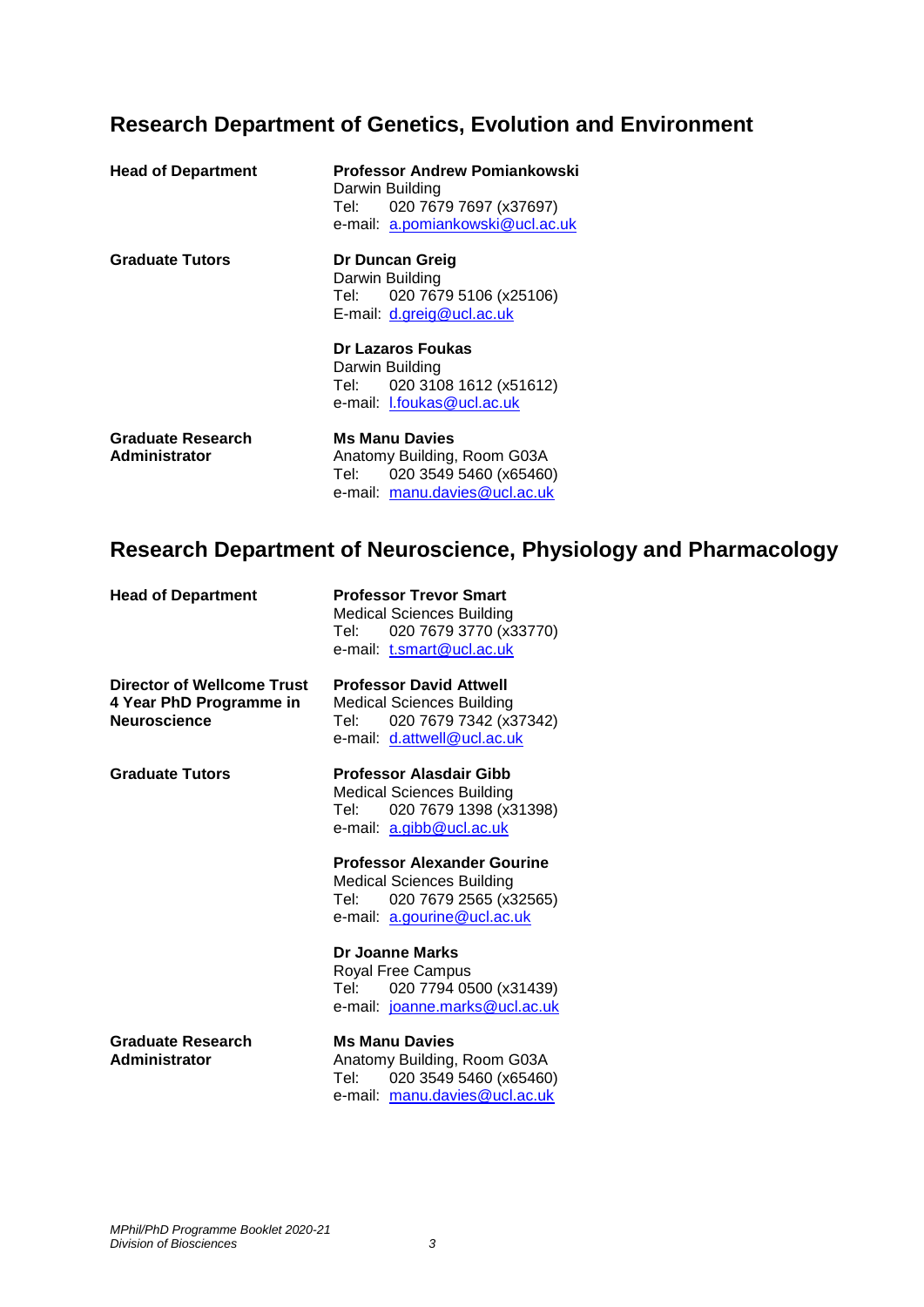# **Research Department of Structural and Molecular Biology**

| <b>Head of Department</b><br><b>Interim</b>                                                                       | Professor Snezana Djordjevic<br>Darwin Building<br>020 7679 2230 (x32230)<br>Tel: T<br>e-mail: s.djordjevic@ucl.ac.uk |
|-------------------------------------------------------------------------------------------------------------------|-----------------------------------------------------------------------------------------------------------------------|
| Director of Wellcome Trust<br>4 Year PhD Programme in<br><b>Structural, Computational</b><br>and Chemical Biology | <b>Professor Finn Werner</b><br>Darwin Building<br>020 7679 0147 (x30147)<br>Tel: T<br>e-mail: f.werner@ucl.ac.uk     |
| <b>Graduate Tutors</b>                                                                                            | <b>Professor Andrew Martin</b><br>Darwin Building<br>Tel: 020 7679 7034 (x37034)<br>e-mail: andrew.martin@ucl.ac.uk   |
|                                                                                                                   | <b>Professor Ivan Gout (Admissions Tutor)</b><br>Darwin Building<br>e-mail: i.gout@ucl.ac.uk                          |
| <b>Graduate Research</b><br>Administrator                                                                         | <b>Ms Manu Davies</b><br>Anatomy Building, Room G03A<br>020 3549 5460 (x65460)<br>Tel: T                              |

# **London Interdisciplinary Doctoral Programme**

| <b>Director</b>                                        | Professor Jonathan Ashmore<br>Research Department of Neuroscience, Physiology and Pharmacology<br>020 7679 2141 (x32141)<br>Tel:<br>e-mail: j.ashmore@ucl.ac.uk |
|--------------------------------------------------------|-----------------------------------------------------------------------------------------------------------------------------------------------------------------|
| <b>Deputy Director</b>                                 | <b>Professor Geraint Thomas</b><br>Anatomy Building<br>Tel: 020 3549 5456 (x35456)<br>e-mail: g.thomas@ucl.ac.uk                                                |
| <b>Doctoral Training</b><br><b>Partnership Manager</b> | <b>Mrs Nadine Mogford</b><br>Anatomy Building, Room G03<br>020 3549 5458 (x65458)<br>Tel: l<br>e-mail: n.mogford@ucl.ac.uk                                      |

e-mail: [manu.davies@ucl.ac.uk](mailto:manu.davies@ucl.ac.uk)

# **UCL-Birkbeck Medical Research Council Doctoral Training Partnership**

| <b>Director</b>        | <b>Professor Geraint Rees</b><br>Dean of the UCL Faculty of Life Sciences<br>Tel: 020 7679 5496<br>e-mail: g.rees@ucl.ac.uk |
|------------------------|-----------------------------------------------------------------------------------------------------------------------------|
| <b>Deputy Director</b> | Professor Paola Pedarzani<br>Division of Biosciences<br>Tel: 020 7679 7744                                                  |
|                        | e-mail: p.pedarzani@ucl.ac.uk                                                                                               |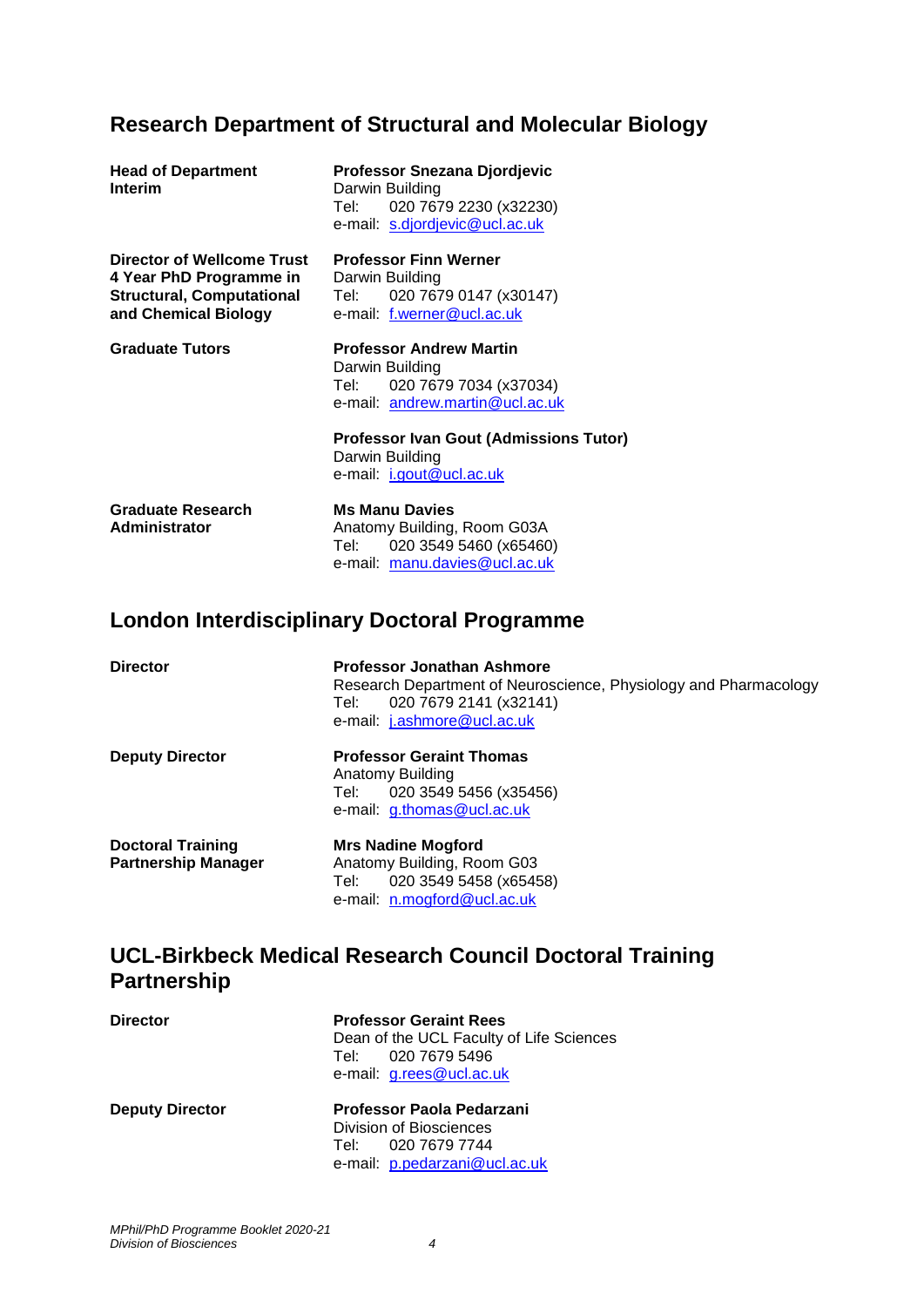**Doctoral Training Mrs Nadine Mogford<br>
Partnership Manager** Anatomy Building, Roo

Anatomy Building, Room G03<br>Tel: 020 3549 5458  $020$  3549 5458 e-mail: [n.mogford@ucl.ac.uk](mailto:n.mogford@ucl.ac.uk)

| <b>Doctoral Training</b>         | <b>Ms Kim Duffy</b>         |  |
|----------------------------------|-----------------------------|--|
| <b>Partnership Administrator</b> | Anatomy Building, Room G03A |  |
|                                  | 020 3108 9917<br>Tel:       |  |
|                                  | e-mail: k.duffy@ucl.ac.uk   |  |

### **Crick Programme**

**For all students registered at UCL (in whichever Faculty they might be working)**

| Point of contact and<br>academic lead at UCL | Professor Kaila Srai<br>Darwin Building<br>Tel: 020 7679 2642 (x32642)<br>e-mail: k.srai@ucl.ac.uk                    |
|----------------------------------------------|-----------------------------------------------------------------------------------------------------------------------|
| <b>Administrative contacts</b>               | Miss Jane Inge<br>Medical School Building, Room 241<br>Tel: 020 7679 0879 (x40879)<br>e-mail: <i>j.inge@ucl.ac.uk</i> |

#### **Mrs Debbie Bartram**

Anatomy Building, Room G03A 020 3549 5462 (x65462) e-mail: [d.bartram@ucl.ac.uk](mailto:d.bartram@ucl.ac.uk)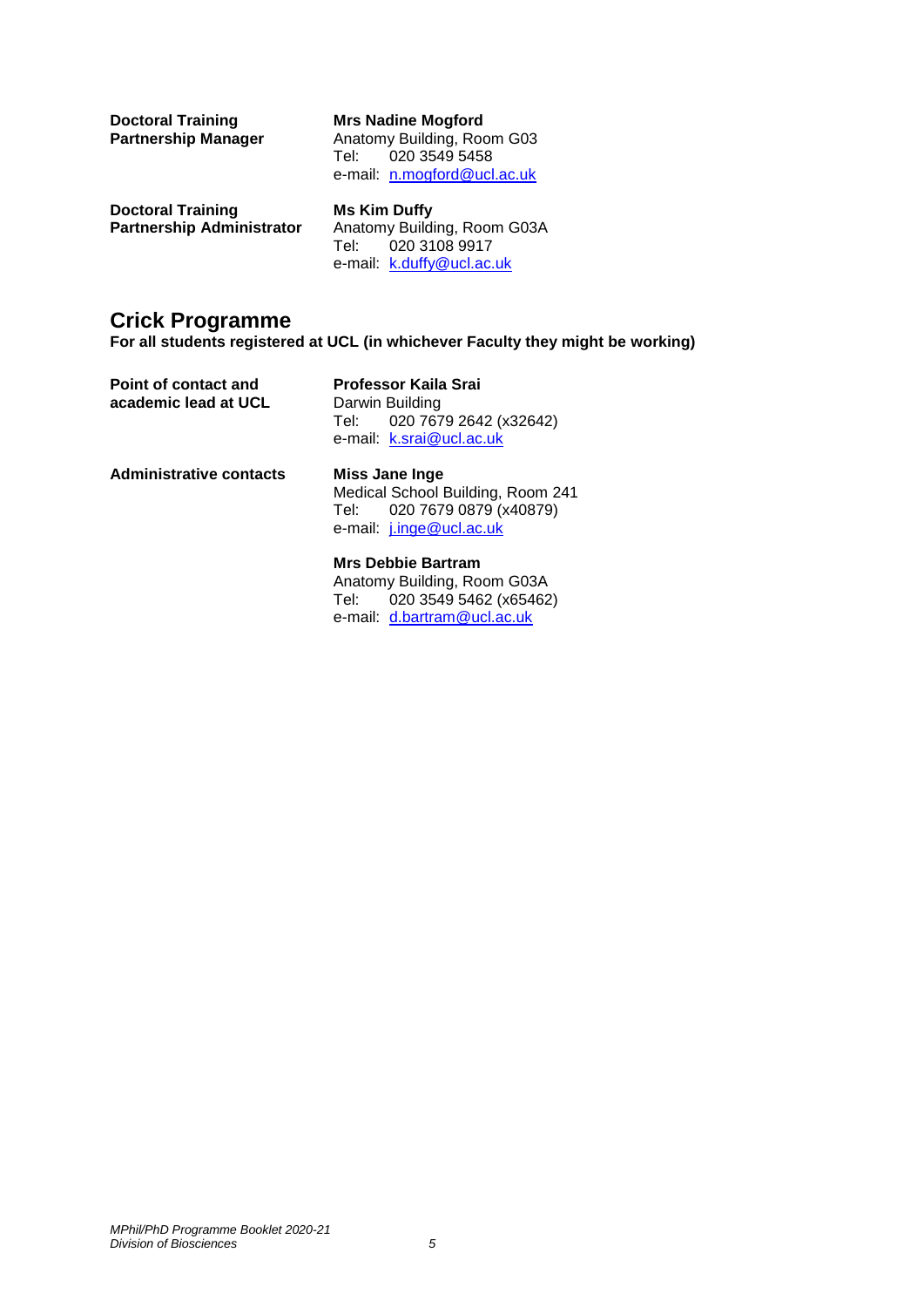# <span id="page-7-0"></span>**SUPERVISION AND MONITORING**

PhD students joining UCL are either on 3 year or 4 year programmes. Some programmes have their own additional specific requirements. Part-time students are on a 5 year programme.

If you are on a 3 year programme you will already have selected your Principal Supervisor. You will also have a Second Supervisor, to be selected in agreement with your Principal Supervisor within two weeks of the start of your PhD and you should notify your Departmental Graduate Research Administrator of their details. All students will be appointed a Departmental Graduate Tutor – they exercise general academic and pastoral oversight of PhD students in the Department, including your induction, supervision, progression and examination.

All new students are given a form to complete with their Principal Supervisor at their first meeting – this form covers all aspects of the student/supervisor relationship and is returned to the Faculty Office after completion.

Progress of all students is monitored by a Thesis Committee, consisting of your Principal Supervisor (except in CDB), Second Supervisor and one of the Departmental Graduate Tutors or another academic member of staff (see additional information below for 4 year programme students). The Second Supervisor or DGT/other member of staff could act as the Chair of the Committee.

The student will meet with the Committee three times in their first year then at least once in each of the subsequent years. The student will normally be expected to submit a written report to the Committee beforehand and commence each meeting with a brief presentation. The meetings should last approx thirty minutes; the upgrade meeting should last a minimum of one hour. At each meeting the Committee will check that the student's Research Student Log is up-to-date.

All students doing lab rotations in their first year are required to write a report and/or give a presentation at the end of each rotation.

**Wellcome Trust 4 Year PhD in Neuroscience:** students' progress will be monitored throughout their PhD by the Wellcome 4 Year Steering Committee: Professor David Attwell, Professor Sarah-Jayne Blakemore, Professor Alasdair Gibb, Professor Patricia Salinas. In their first year students are supervised by their rotation supervisors and from the second year, when they move into their chosen lab to commence their PhD with a Principal Supervisor, progress will be monitored by their Thesis Committee, consisting of a Second Supervisor and a Graduate Tutor (a member of the Steering Committee).

**Wellcome Trust 4 Year PhD in Structural, Computational and Chemical Biology:** students will be monitored by their rotation supervisors in the first year together with the programme director Professor Finn Werner. From the second year, when they move into their chosen lab to commence their PhD with a Principal Supervisor, they will be monitored by their Thesis Committee.

**PhD in Developmental and Stem Cell Biology:** students will be monitored by their rotation supervisors in the first year together with the Steering Committee: Professor Claudio Stern, Professor Roberto Mayor. From the second year, when they move into their chosen lab to commence their PhD with a Principal Supervisor, they will be monitored by their Thesis Committee.

**London Interdisciplinary Doctoral Programme:** students will be monitored by their rotation supervisors in the first year together with the Management Committee. From the second year, when they move into their chosen lab to commence their PhD with a Principal Supervisor, they will be monitored by their Thesis Committee, consisting of Second Supervisor (one of the supervisors on the Programme) and Graduate Tutor (a member of the Committee). For those students who select a PhD project in a partner institution other than UCL, their registration will be transferred to the host institution at the start of year two of the PhD programme.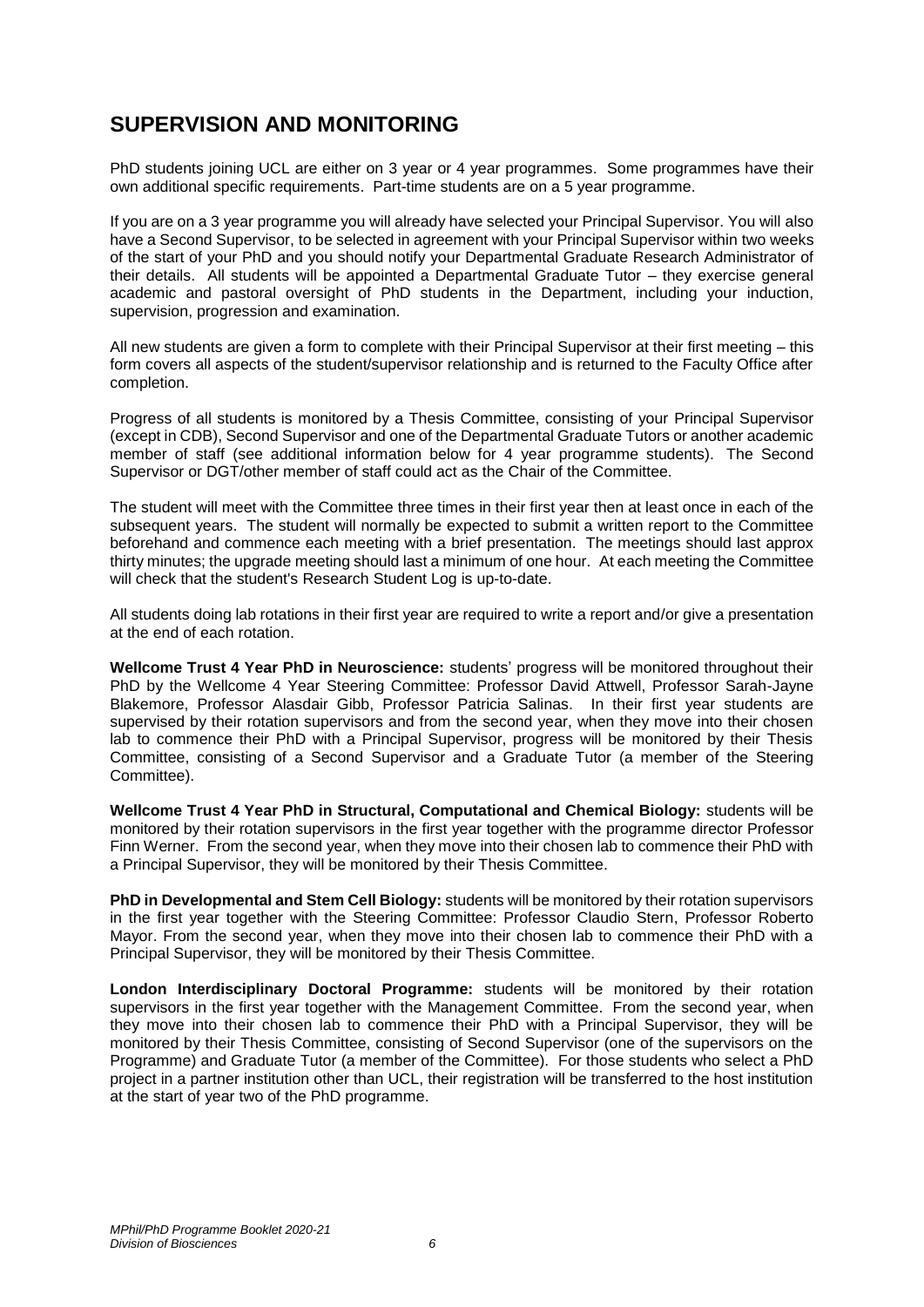**UCL Birkbeck Medical Research Council:** students will be monitored by their rotation supervisors in the first year together with the Management Committee. From the second year, when they move into their chosen lab to commence their PhD with a Principal Supervisor, they will be monitored by their Thesis Committee, consisting of Second Supervisor (one of the supervisors on the Programme) and Graduate Tutor (a member of the Committee). For those students who select a PhD project in a partner institution other than UCL, their registration will be transferred to the host institution at the start of year two of the PhD programme.

# <span id="page-8-0"></span>**RESEARCH STUDENT LOG**

Each student's progress is recorded using the **mandatory** Research [Student Log](https://www.grad.ucl.ac.uk/) managed by the UCL Doctoral School.

Access to this, as well as e-mail and other electronic information at UCL, is via your UCL userid and password. Skills development training is linked to this Log through approved courses taken. **This is an extremely valuable document, providing critical information for your CV when managed correctly.**

You need to log on to activate your Log. The details of your Principal and, when known, Second Supervisor will automatically be populated by your Portico record. If they are not showing, please contact your Departmental Graduate Research Administrator.

Your milestones, reports and objectives are guided by the Log, your Supervisors and Graduate Tutor. Failure to meet the target dates for the Log will automatically generate reminders to you. Your Principal and Second Supervisors will receive notification of all the entries you submit to the Log and be asked to approve them.

**It is your responsibility to ensure that your Log is kept up-to-date and that progress points (milestones) are completed and signed off by your Supervisors. Upgrade to PhD and exam entry/appointment of examiners is conditional on appropriate completion.**

For students who are on 4 year programmes with rotations in the first year, the Log progress will commence with your year 2 when you select the laboratory for your PhD.

# <span id="page-8-1"></span>**WORK, ATTENDANCE AND ILLNESS**

As with normal working practices, you are expected to be in attendance for at least 37 hours per week, and in general all students occasionally find they need to work far longer hours. UCL has [Christmas and](https://www.ucl.ac.uk/students/life-ucl/term-dates-and-closures-2020-21)  [Easter closure periods](https://www.ucl.ac.uk/students/life-ucl/term-dates-and-closures-2020-21) and if you wish to work during those periods you will need to make special arrangements with both your Supervisor and the Divisional Operations team.

UCL has a duty to keep the attendance, conduct and progress of students under continuous review. As with members of staff, annual leave is 27 days per year, to be taken following agreement with your Principal Supervisor. A maximum of 5 days can be carried over from one year to the next.

If you are ill, you should contact your Principal Supervisor immediately and keep them informed of progress for longer term illness. A medical certificate is required in cases of illness lasting more than one week.

### <span id="page-8-2"></span>**KEEPING IN TOUCH**

Information from the Graduate Research Administrator, Graduate Tutors, etc, is sent to **UCL** e-mail addresses. Please make sure you check this regularly.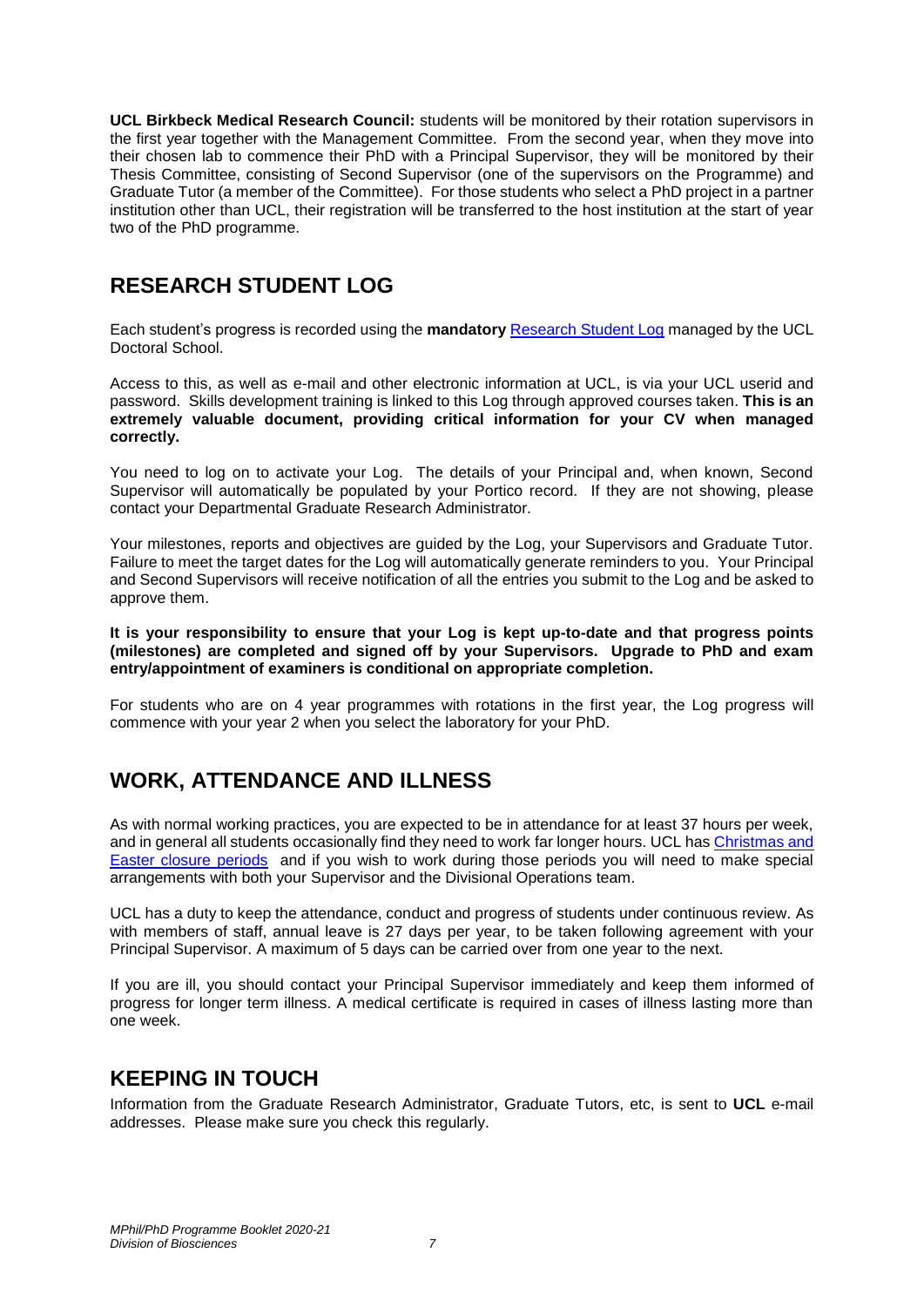### <span id="page-9-0"></span>**UCL Communications**

**[myUCL:](https://www.ucl.ac.uk/news/student-news/what-myucl)** weekly term-time e-newsletter to all students which covers key internal announcements, events and opportunities

**[UCL Instagram:](https://www.instagram.com/ucl/)** UCL's official Instagram channel, featuring news, events, competitions and images from across the UCL community

**[@ucl Twitter channel:](https://twitter.com/ucl)** sharing highlights of life at UCL from across UCL's diverse community

# <span id="page-9-1"></span>**PORTICO – THE UCL STUDENT INFORMATION SERVICE**

Access [Portico](https://evision.ucl.ac.uk/urd/sits.urd/run/siw_lgn) using your UCL userid and password. If you have forgotten your password or need any further information about access please contact the [ISD Helpdesk.](https://www.ucl.ac.uk/isd/)

It is your responsibility to keep your Portico record up-to-date. Please ensure that you enter any change of address or telephone number so that your Supervisor, Graduate Research Administrator or Graduate Tutor can contact you in an emergency.

Continuing registration is also via Portico including payment of fees as appropriate. You must re-enrol at the start of each academic session – you will be prompted to do this via e-mails from the Student Centre.

You can download a statement of student status, bank letter or statement of award from your Portico account.

# <span id="page-9-2"></span>**PROGRESS OF PROGRAMME**

You will be expected to participate fully in the activities of the research group to which you belong. This will include participating in meetings of the group and presenting data to the group as required.

### <span id="page-9-3"></span>**Milestones**

Your [Moodle induction](https://moodle.ucl.ac.uk/course/view.php?id=13871) will give you access to the milestone guide for your Department.

Major milestones for the PhD, monitored by the Principal Supervisor and/or the Thesis Committee:

- 6 month report
- 9-10 months each student presents to the Department at an annual symposium a 15 minute overview of their project and any data produced since they started
- Transfer from MPhil to PhD approx 12 months (24 months part-time) after initial registration
- Mid-year 3 meet with Principal and Second Supervisors to evaluate progress and plan calendar for thesis submission
- Seminar presentation all final year students (and non-finalists in some Departments) will give a thirty minute seminar to the Department at an annual symposium

If there are circumstances, e.g. ill health, that prevent the standard milestones from being met, these may be dealt with by interruptions to study. If you are having any problems at all you should discuss these with your Principal Supervisor in the first instance and do not hesitate to contact your Graduate Tutor for help and advice.

<span id="page-9-4"></span>Below are some specific guidelines for the major milestones:

### **6 Month Report**

Please prepare a report following the guidelines below, discuss and revise it with your Supervisor and upload to your Log:

[1] Summary of proposed research including key goals

- For scientifically qualified assessors (no more than 200 words)
- For lay readers (no more than 200 words)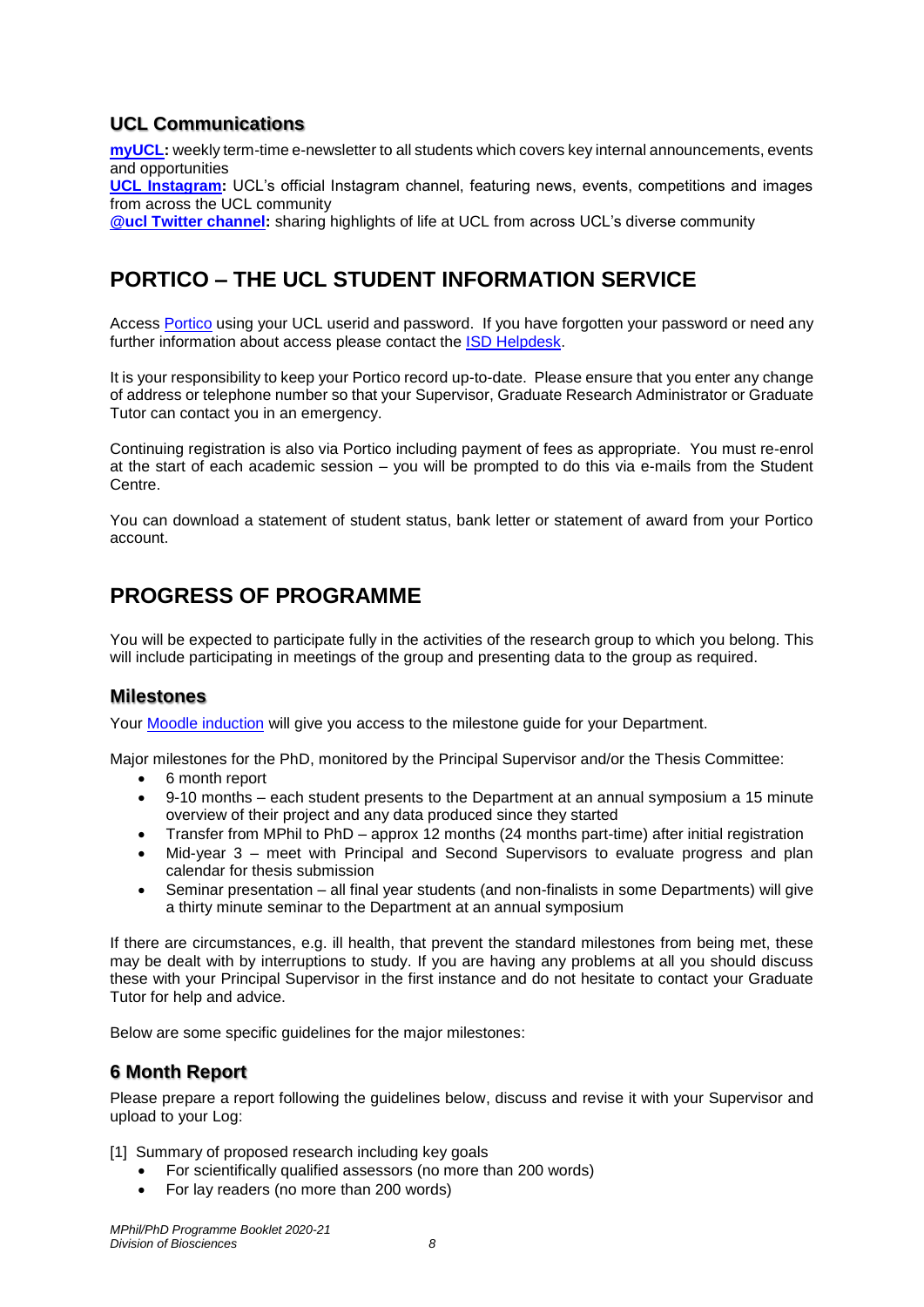- What is your research question? (no more than 100 words)
- [2] Research no more than 1,000 words including:
	- Work which has led up to the project
	- Experimental design and methods to be used in investigating this problem
	- Results to date if any
	- Key references (no more than 10)

Maximum total word length 1,500 (excluding references) *(No more than 2 pages in arial 11)*

To upload under objectives:

- [3] Work plan for next 6 months (no more than 200 words)
- [4] Please ensure that the following has been completed in your Log:
	- Project Outline and Initial Objectives
	- 3 month progress
	- 3-6 month objectives

### <span id="page-10-0"></span>**Transfer from MPhil to PhD Registration**

We have a formalized system of progress assessment in order to decide whether you should be upgraded to continue with study for a PhD or be advised to withdraw.

The transfer should be completed at these time points after initial registration:

- full-time students approx 12 months (not less than 9 months and not later than 18 months)
- part-time students approx 24 months (not less than 15 months and not later than 30 months)

It is important that the transfer is carried out sufficiently early in the project as it gives an opportunity to assess progress and make appropriate adjustments to the direction of the project if necessary.

The written report should be approx 5,000 words (excluding display items, references, figure legends) and primarily consist of background material to the project including a review of the relevant literature, summary of results if available and future directions. Departments may have additional guidelines on this. It should give a clear indication of how time has been spent and what has been done, even if negative. Full-time students should, on average, spend between 2-3 weeks preparing the report. It is not considered appropriate for the student to prepare a mini thesis and as a result be away from their research for an extended period.

Please note that NPP has different rules for the upgrade process which are sent to students and uploaded to the NPP website.

#### **Functions of the transfer report and viva**

- 1. Writing the report helps the students to focus on what they have achieved, to see clearly what is still needed and to formulate plans for the future.
- 2. This is an important exercise in scientific writing, a skill which must be developed during the PhD.
- 3. The viva gives students practice at handling a viva setting, provides an opportunity to ensure that they have a good grasp of basic principles and that they are thoroughly in command of their project.
- 4. It also gives an opportunity to discuss the progress of the thesis, to ensure that the work is on track for completion, and that levels of work by the student and supervision by Supervisor are appropriate and adequate.

#### **This document must be attached to your Log**

The report will be discussed with the student and their Thesis Committee at an oral examination. The Principal Supervisor should not attend, but should submit in advance of the upgrade viva a report to the Thesis Committee and the student. It is generally a good idea that the student is prepared to give a 10 minute informal introductory talk on their work to aid with the subsequent discussion. The Thesis Committee will then question the student on their report. At the end of the meeting the student should have the opportunity to speak confidentially to the Graduate Tutor about any areas of concern. We remind students that the principal purposes of the transfer process are for the Thesis Committee to ascertain whether the student is: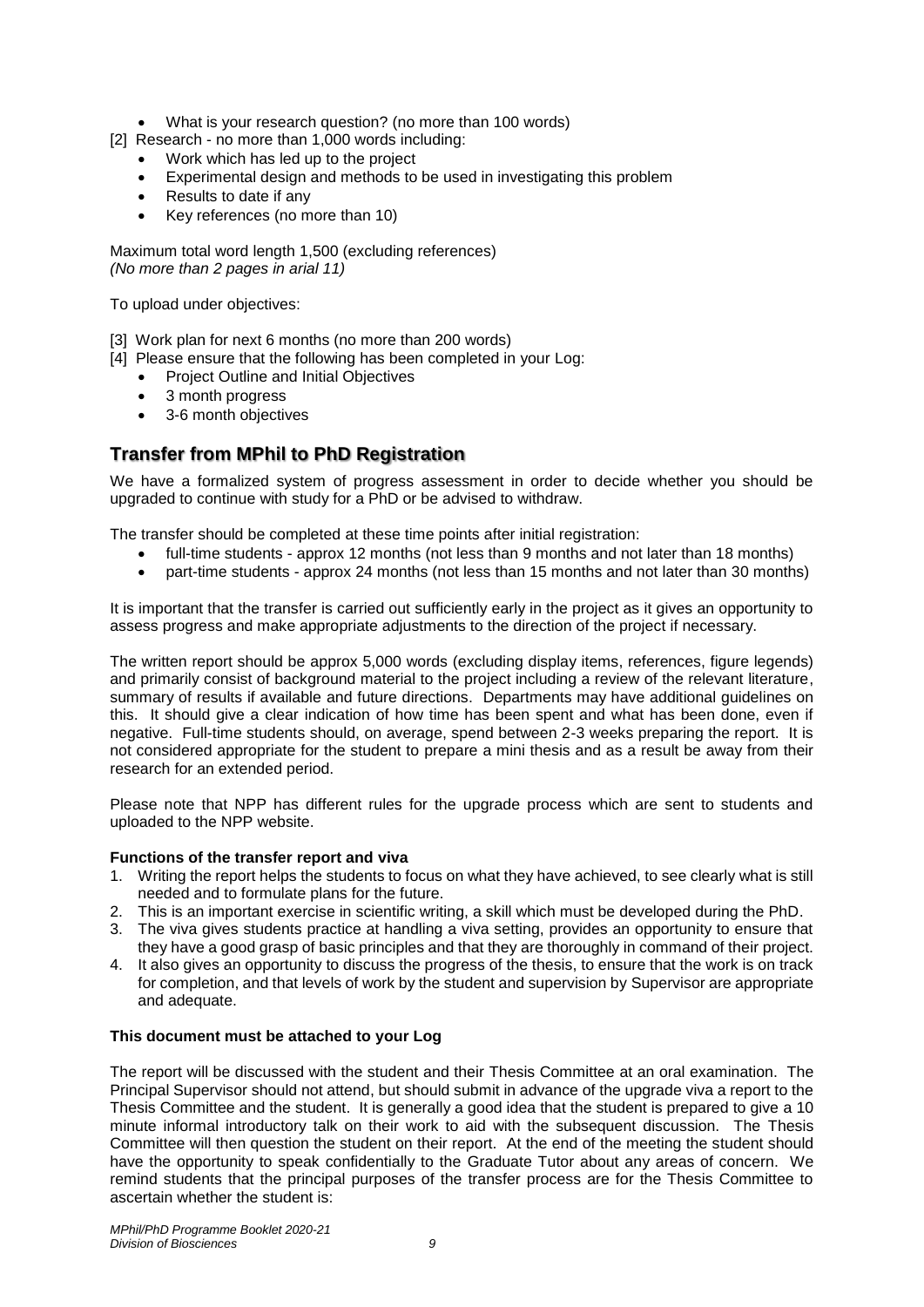- 1. Able to communicate their research both in writing and orally and also to defend it
- 2. Aware of their subject area and related fields

*It is the responsibility of the student and Supervisor to arrange this meeting. The report should be sent to the Thesis Committee two weeks before the date of the meeting.* The outcome together with the report will determine if the student is to be upgraded. A written report and recommendation by the Committee will be communicated to the student, Principal Supervisor, Graduate Tutor and Graduate Research Administrator. If a consensus is not reached, another Departmental Graduate Tutor or the Faculty Graduate Tutor will be consulted. In some cases before making a final decision a second meeting may be requested, no more than 6 months (10 months part-time) later, during which time the student will be given a series of goals to be achieved. A student who fails the second upgrade will be informed that they will have to submit their work as an MPhil or withdraw from the programme.

It should be remembered that without upgrading students will not be able to claim completing research student (CRS) status which allows for a 1 year (2 year part-time) exemption from fees whilst writing up beyond the 3 year (5 year part-time) study period.

#### **It is also your responsibility to ensure that all sections of your Log have been completed before upgrade will be approved.**

<span id="page-11-0"></span>*If you do not have a 6 month report, please upload your abstract for your upgrade report in this location.*

### **Preparation and Submission of Thesis**

Students are strongly encouraged to complete laboratory work, write up and submit within the 3 year (5 year part-time) research period of their PhD programme, although for some programmes this may vary. UCL recognises that this is not always possible and offers a 1 year (2 years for part-time students) CRS status which is non-fee paying. During CRS you are not expected to be receiving supervision and use of CRS status should be a fall-back position as without a stipend this can be very difficult to manage. Please note that on some funded programmes you are expected to submit within the funding period and therefore not entitled to CRS.

Students who come to the end of their authorised period of CRS status but have not submitted a thesis will no longer be registered as students nor have access to UCL facilities.

#### **3 year programme**

(Self-funded, some Research Councils, most other funded programmes)

Submission is expected to be within 4 years of start date.

#### **London Interdisciplinary Doctoral Programme**

As defined by the Research Council, submission is expected to be within 4 years of start date. The 4 year duration of this programme includes the writing up period. Given the strict time limits for completion, the rotation projects should be linked to the eventual PhD project, although this is not compulsory.

#### **Specific 3 + 1 year programmes, e.g. Wellcome Trust**

For these programmes, the PhD registration period is taken to be from the move into your laboratory of choice at the beginning of your second year, at which point a standard 3 year programme begins.

#### **Part-time programmes**

Registration for part-time programmes is for 5 years; however you are able to submit your thesis after 3 years and this will stop fees from date of submission.

It is important to note that you need to enter for the exam and work with your Supervisor to complete the examiner nomination form three-four months **before** you submit your thesis. Exam entry is via Portico. Please e-mail your completed examiner nomination form to your Graduate Research Administrator who will check it before forwarding to the Research Degrees Office. Th[e Registry website](https://www.ucl.ac.uk/students/exams-and-assessments/research-assessments) provides all the information on these two forms, as well as preparation and submission of your thesis.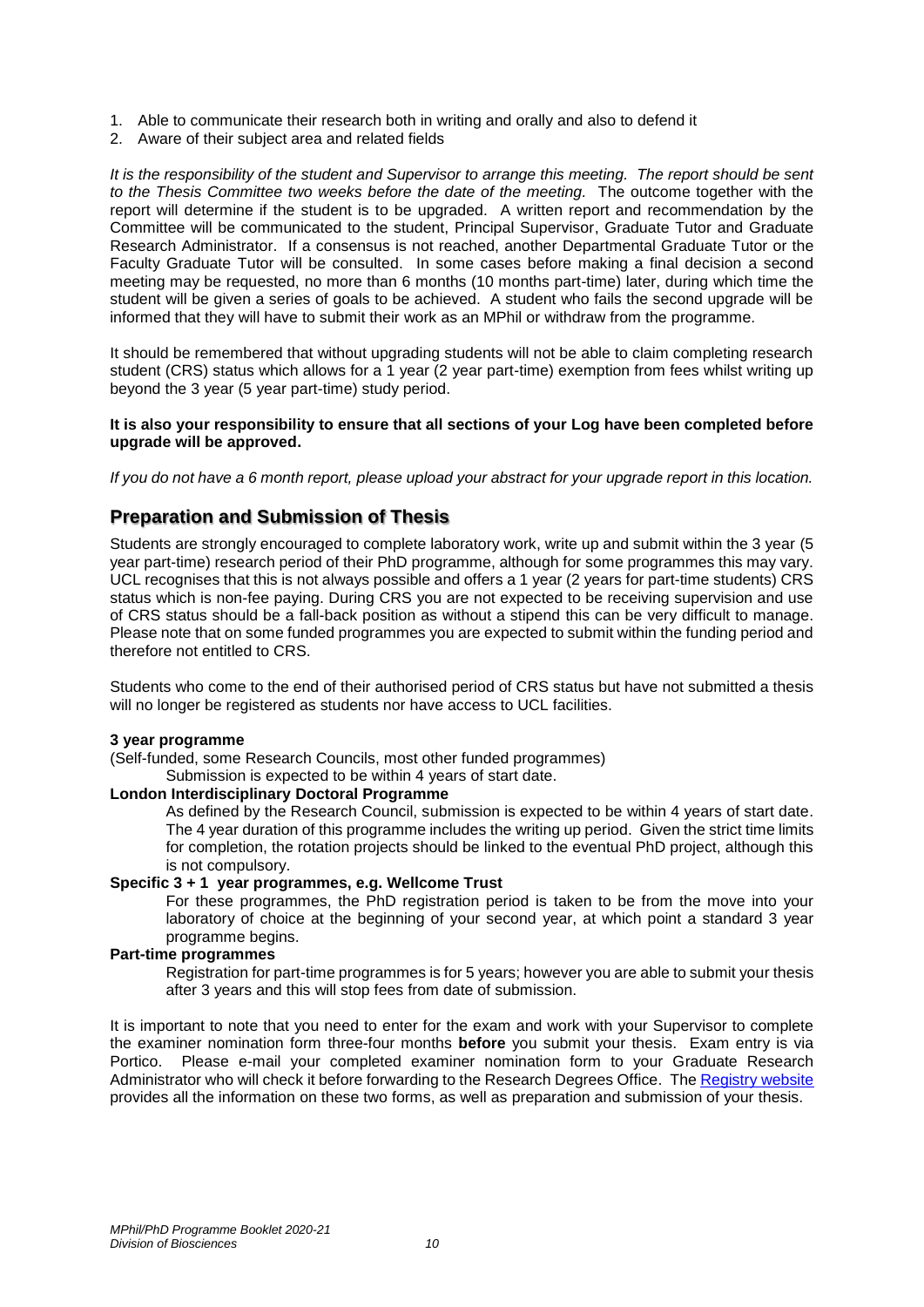# <span id="page-12-0"></span>**SKILLS DEVELOPMENT**

All Research Council funded students are required to complete two weeks of skills training in each year of their funded studentship. The Division expects that **ALL** students should follow this stipulation and take advantage of the Departmental and Doctoral School/HR Organisational Development opportunities.

In addition to formal courses, other important areas of skills training that need to be logged include participation in laboratory meetings, attendance at conferences, preparation and presentation of posters and talks at conferences, demonstrating, attendance at Departmental seminar series and retreats.

Appropriate courses **must** be agreed with your Principal Supervisor before signing up for them. Doctoral School courses are free to students and a full listing of the courses available can be found on the [Doctoral School](https://doctoral-skills.ucl.ac.uk/) website.

### <span id="page-12-1"></span>**GRADUATE CONFERENCE AND EXTERNAL TRAINING COURSES FUND**

SLMS Academic Careers Office administers these funds to support students to attend [conferences](https://www.ucl.ac.uk/school-life-medical-sciences/about-slms/office-vice-provost-health/academic-careers-office/graduate-conference-fund) and [courses](https://www.ucl.ac.uk/school-life-medical-sciences/about-slms/office-vice-provost-health/academic-careers-office/conference-training-funds/external) – deadlines and how to apply can be found on the links.

# <span id="page-12-2"></span>**TEACHING OPPORTUNITIES**

The opportunity is available for PhD students to contribute to our teaching programmes, to assist in the running of undergraduate student tutorials and/or aiding giving Biosciences undergraduate and masters students an authentic research experience. There are two major opportunities available to PhD students: regular work (~3 hours per week on a module) as an online Postgraduate Teaching Assistant (PGTA) and ad hoc work to assist module organisers and lecturers in their education roles. For example, tutors might be asked to prepare and supervise hour-long tutorials online or in a lecture theatre, as well as mark any resulting work from them.

**We are also particularly interested in giving our students an authentic science experience through the generation of brief vignette videos of current research techniques as they are performed at UCL. However, we are very open to suggestions from the PhD student community on how we could best facilitate this. In the current pandemic situation with social distancing and the vast majority of our education being delivered remotely and online, it is more important than ever that we engage our students to feel part of a university research community.**

This education experience not only counts towards your skills development, but is a valuable addition to your CV. Previous experience with teaching is an advantage but is not essential. Demonstrators may be required to help video practical sessions in advance and/or attend practical sessions to supervise laboratory classes and may be required to mark practical write-ups at the end of the practical. The online PGTA role has a bespoke job description, which can be found on the PGTAs - Biosciences Moodle page (linked below).

PhD students wishing to teach should, in the first instance, obtain approval from their PI prior to engaging in any teaching duties. We are able to pay PhD students for their education activities for the Division of Biosciences once RTW checks have been carried out and contracts finalised by the Biosciences Teaching Office.

Those wishing to engage in teaching duties must undertake [Arena One](https://www.ucl.ac.uk/teaching-learning/professional-development/ucl-arena/arena-one) training, which may include additional training for the online PGTA role.

If you are interested in these opportunities, please log into the PGTAs - [Biosciences Moodle page](https://moodle.ucl.ac.uk/course/view.php?id=10077) to apply for a specific PGTA role and to submit your CV. You will find detailed information and relevant links for application there. If you have any further query, please contact us at [biosciencespgta@ucl.ac.uk](mailto:biosciencespgta@ucl.ac.uk) anytime.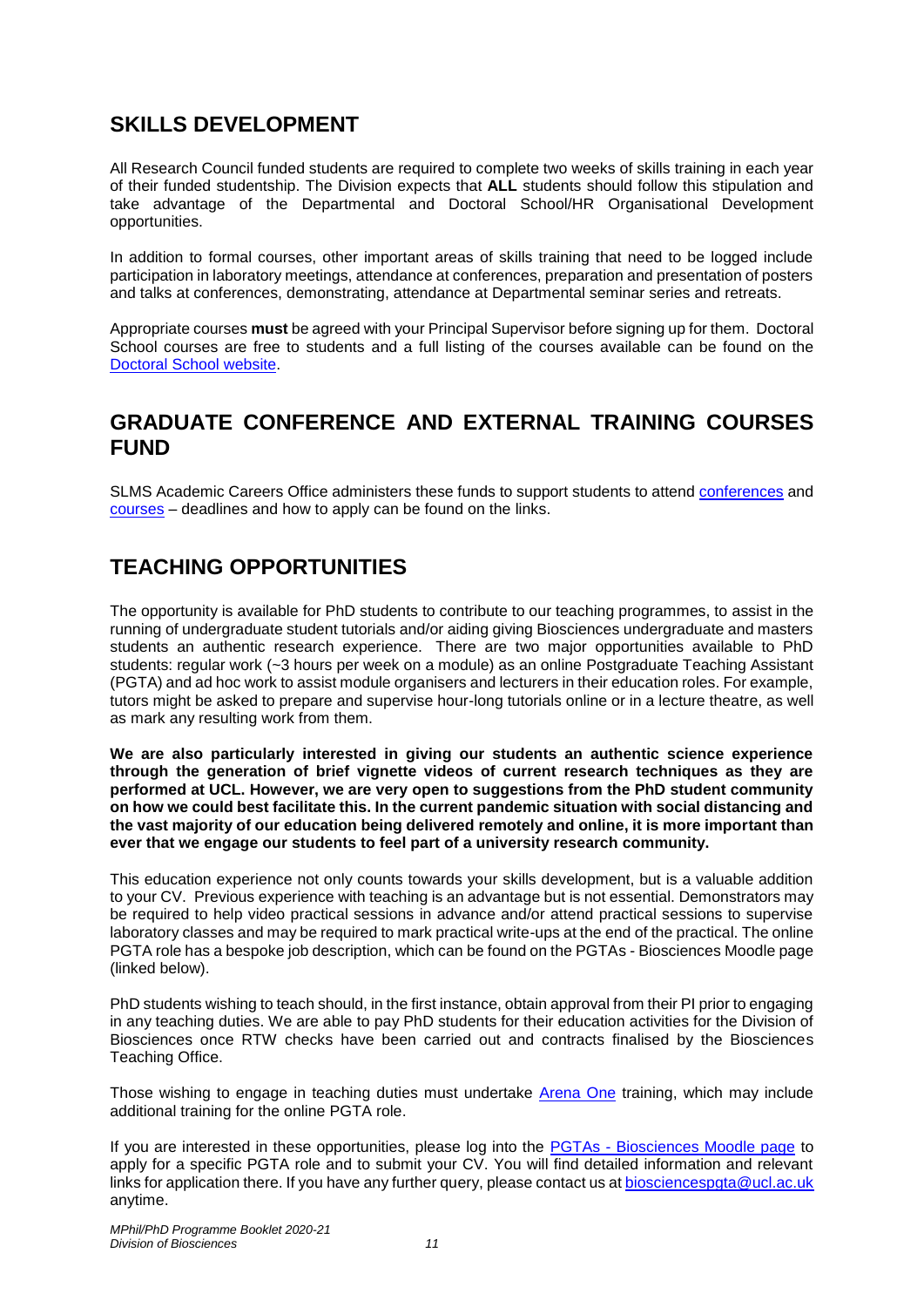Please note that being provided with an offer of work does not guarantee any hours, nor is the worker required to accept the hours offered. Commitments should be honoured once organised and as much notice as possible given if duties cannot be carried out.

# <span id="page-13-0"></span>**SUPERVISING MASTERS STUDENTS**

You may be asked to supervise Masters students, which is good for your CV but you can decline.

# <span id="page-13-1"></span>**VOLUNTEERING SERVICE**

[Volunteering](http://studentsunionucl.org/volunteering) is a great way to get involved in local projects and apply your diverse skills for the benefit of the community. You'll get lots of support and advice from the Volunteering Service.

# <span id="page-13-2"></span>**EVENTS**

### <span id="page-13-3"></span>**Seminars**

The Division of Biosciences runs a regular [series of seminars](https://www.ucl.ac.uk/biosciences/biosciences-events?collection=drupal-life-sciences-events&meta_UclOrgUnit=%22Biosciences%22&&ge_DateFilter=20190806) during term time. Your name will be added to the seminar mailing list so that you receive e-mail reminders. If you are not receiving this information, please contact your Graduate Research Administrator. You are expected to attend those seminars that are relevant to your research.

### <span id="page-13-4"></span>**Scientific Society Meetings**

All students are encouraged to take advantage of subject-specific National or International Society meetings every year to show-case their work and to meet and discuss their work with their peers working in related areas. Graduate Student Societies may arrange specific symposia associated with their subject area. These meetings provide a valuable way to make contacts for future career opportunities.

### <span id="page-13-5"></span>**Retreats and Symposia**

**CDB Retreat:** Held every two-three years and all costs for the retreat are covered by the Department.

**ISMB Retreat:** The ISMB Retreat takes place biennially over two days in June/July with an overnight stay. The last three Retreats have taken place at Robinson College, Cambridge. The free event is attended by a limited number of people from within the joint Institute of Structural and Molecular Biology. The aim of each Retreat is to explore links within biology, to build connections between ISMB members and to encourage collaboration. The strongest voice is given to students and postdocs, with a number presenting talks and all given the opportunity to present posters in the evening session on the first day. Each Retreat also features three keynote talks by visiting speakers and a lively activity that involves all attendees.

**CDB Annual Graduate Symposium:** A one day event held every year with PhD students giving either a presentation or a poster – depending on their year of study. Prizes are awarded for the best posters.

**SMB Annual Graduate Symposium:** A two day event held every year with PhD students giving either a presentation or a poster – depending on their year of study. Prizes are awarded for the best posters/presentations.

**GEE Annual Graduate Symposium:** A two day event held every year with PhD students giving either a presentation or a poster – depending on their year of study. Prizes are awarded for the best posters/presentations.

**London Interdisciplinary Doctoral Programme Events:** A two day academic retreat held each September. The programme is planned by the students and the cost is met by the LIDo programme. The students also have a two day end of rotation presentation event in February and June.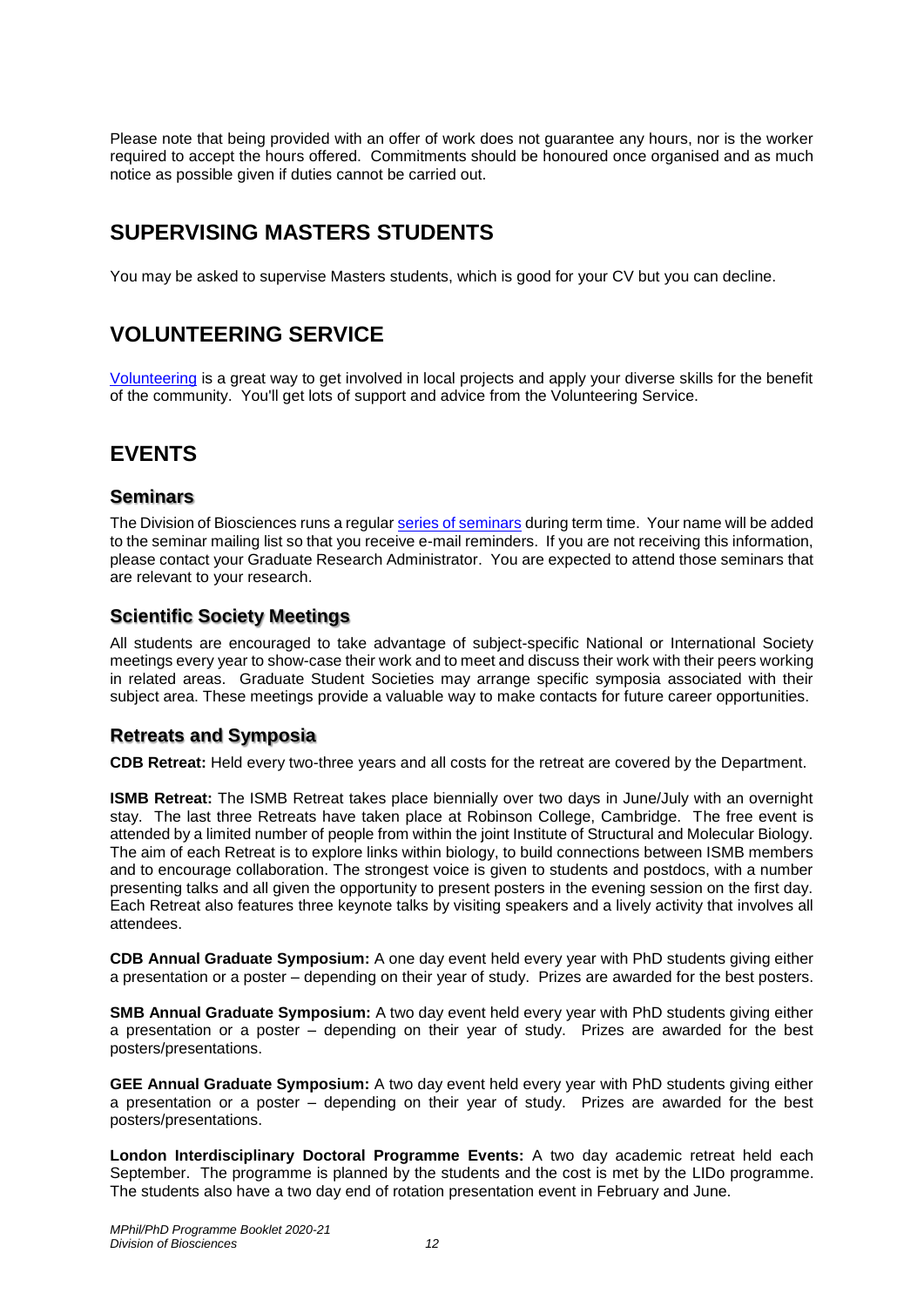**UCL Birkbeck Medical Research Council:** A two day academic retreat held each September. The programme is planned by the students and the cost is met by the UCL Birkbeck MRC DTP programme. The students also have one day end of rotation presentation events in January and April and July.

**Divisional Events:** The student reps on the Staff-Student Consultative Committee organise four events a year.

### <span id="page-14-0"></span>**Attendance at Taught Courses**

If you feel that there is any area of your knowledge that may be refreshed or supported by attendance at one of the [undergraduate or postgraduate taught modules,](https://www.ucl.ac.uk/lifesciences-faculty-php/courses/search.php) please obtain your Supervisor's agreement then contact the relevant module tutor to agree attendance.

# <span id="page-14-1"></span>**STUDENT FACILITIES**

### <span id="page-14-2"></span>**Student Hubs**

The Biosciences PhD Student Hub is located in the Medical Sciences Building, rooms LG40/41, accessed via the passageway between the Medical Sciences and Andrew Huxley Buildings, entrance with 'Pharmacology' carved in stone above the doorway. Please ask your Graduate Research Administrator for the access code to the room. There is a kitchen area, social area and a bank of computers.

The UCL Graduate Student Hub is located in the South Wing basement behind the Print Room Café. It is open 24-7 and comprises a seminar room for group discussion and presentations, a breakout space with integrated kitchenette, a common room and a suite of individual study carrels.

The new Senate House Hub, located on the third floor, South Block, Senate House, is a dedicated space for PhD students. It provides a variety of study spaces for individual and group/project working.

### <span id="page-14-3"></span>**Students' Union UCL**

As the student representative body, the [Union](http://www.studentsunionucl.org/) is run by students for students. It is independent of UCL and a registered charity, providing a range of services to support students and help them develop skills and interests while at UCL. Students automatically become a member during enrolment (but can opt out).

### <span id="page-14-4"></span>**Ridgmount Practice (UCL Health Centre)**

A National Health Service (NHS) practice providing healthcare for students living within its catchment area (ie near the main UCL campus). Students can also choose to register with a practice closer to where they live if they prefer. The [Ridgmount Practice](http://www.gowerplacepractice.nhs.uk/) also runs a Walk-in Surgery which any UCL student can attend, even if they are not registered with the practice.

### <span id="page-14-5"></span>**Libraries**

[Information and assistance for using the library](http://www.ucl.ac.uk/library/students) and details of services offered.

The UCL biology and medical sciences collections are in the Science Library (DMS Watson Building, Malet Place). Another useful Library is in the Cruciform Building, across Gower Street.

# <span id="page-14-6"></span>**HEALTH AND SAFETY**

[Keeping Safe on Campus:](https://uclnews.org.uk/UAA-70SOT-3YRJG1-46EEOZ-1/c.aspx) what we're doing to protect our staff and students and how you can help keep campus as safe as possible.

The [Division of Biosciences Health and Safety site](https://www.ucl.ac.uk/biosciences/staff-intranet/operations-and-estates/division-biosciences-health-and-safety) has all the essential information relating to Health and Safety at UCL and the Division of Biosciences in particular.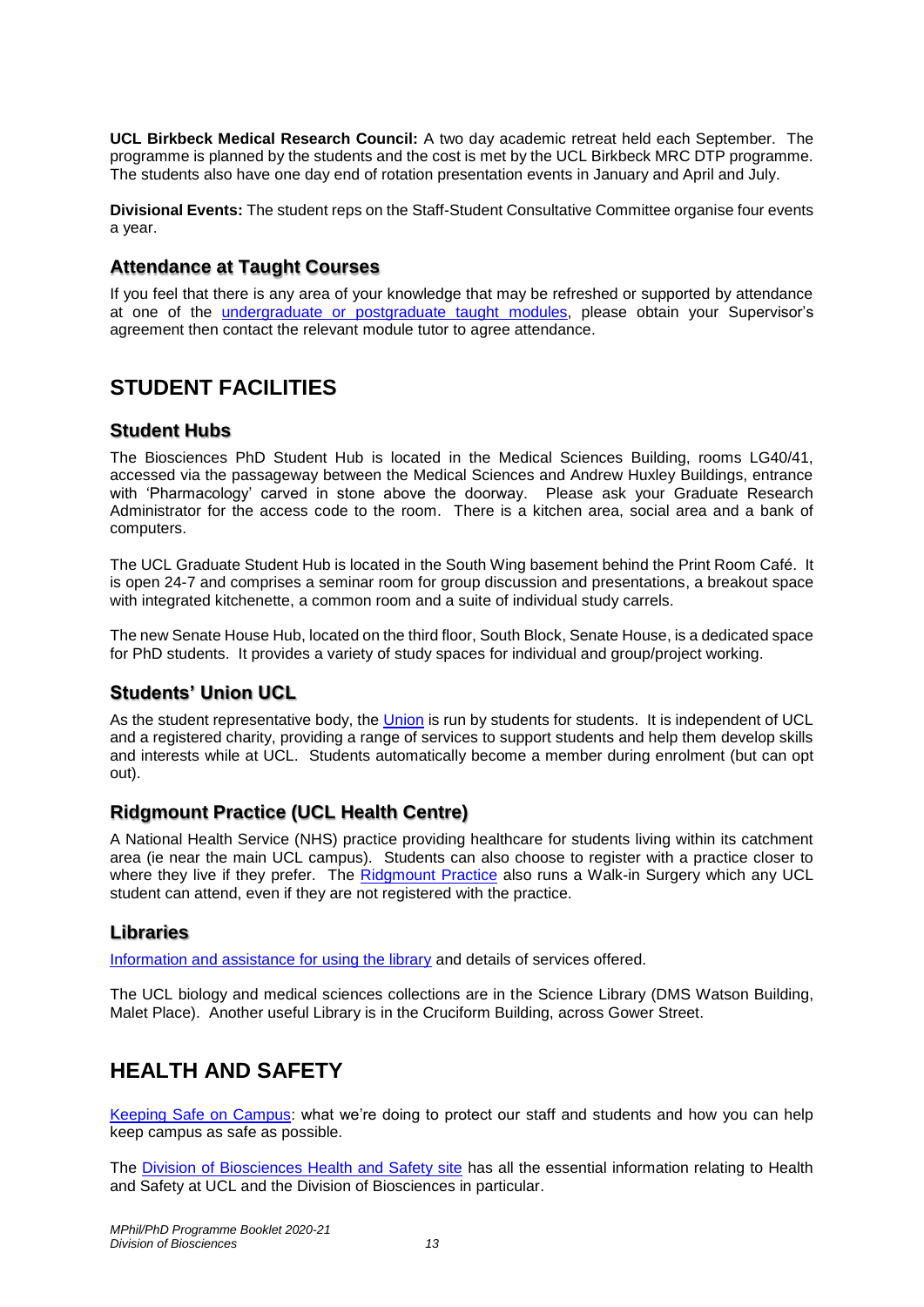**It is your responsibility to familiarize yourself with this information and it is mandatory that you attend a UCL Safety Induction.** 

# <span id="page-15-0"></span>**SUPPORT SERVICES**

Your first port of call if you have a problem is your Principal Supervisor.

### <span id="page-15-1"></span>**UCL Support Services and Websites**

**[Student Enquiries Centre:](https://www.ucl.ac.uk/students/life-ucl/student-enquiries-centre-0)** based on the first floor of the new Student Centre building in Gordon Square, provides information and support related to your registration and student record

**[askUCL:](https://www.ucl.ac.uk/students/askucl-student-enquiry-system)** student enquiry system to search for answers and raise enquiries **[Student Support and Wellbeing:](https://www.ucl.ac.uk/students/student-support-and-wellbeing)** offers a wide range of support services

**[Student Mediator:](https://www.ucl.ac.uk/student-mediator/)** helps troubleshoot problems that are unable to be resolved through informal means **[Disability, Mental Health and Wellbeing Team:](https://www.ucl.ac.uk/students/support-and-wellbeing/disability-support)** provides information and advice on issues around disability, mental health and wellbeing

**[International Student Support](https://www.ucl.ac.uk/students/international-students) Team:** helps international students settle into life in the UK and make the most of their time at UCL and in London, this includes practical guidance on healthcare, banking, transport and safety

**[Student Psychological and Counselling Services:](https://www.ucl.ac.uk/students/support-and-wellbeing/student-psychological-and-counselling-services)** dedicated to helping students with personal, emotional and psychological concerns

**[Student Financial Support](https://www.ucl.ac.uk/students/fees-and-funding)**

**[Equality, Diversity and Inclusion](https://www.ucl.ac.uk/human-resources/equality-diversity-inclusion)**

**[Religion and Faith](https://www.ucl.ac.uk/students/support-and-wellbeing/specialist-information-and-support/religion-and-faith)**

**[LGBTQ+ Students](https://www.ucl.ac.uk/students/support-and-wellbeing/information-specific-groups/lgbt-students)**

**[Students' Union UCL](http://studentsunionucl.org/help-and-advice/advice-service) Advice Service:** advice on academic issues, housing, employment, money and debt and many other personal and university matters

There is also:

**[The Samaritans:](https://www.samaritans.org/)** to talk to someone at any time, day or night, tel: 116 123

**[Nightline:](https://nightline.org.uk/)** a confidential listening, support and practical information service available overnight and run by student volunteers, tel: 0207 631 0101

**[Care First:](https://www.ucl.ac.uk/students/support-and-wellbeing/evening-and-weekend-support)** UCL works in partnership with Care First to provide an out-of-hours support and information helpline which is free of charge and includes access to specialists and counsellors who can help you with a range of emotional and psychological difficulties

### <span id="page-15-2"></span>**Staff-Student Consultative Committee (SSCC)**

The SSCC meets once per term to discuss management of studies to improve and enhance academic and social life in the Division and any issues arising. The SSCC provides an opportunity for Graduate Tutors/Supervisors to discuss prospective changes with PhD student representatives and for the students to propose changes to be considered by the staff. PhD students from each Department in the Division elect a student to represent them. In addition, the Division elects a student to be the lead representative who will be responsible for co-chairing and agenda setting for SSCC meetings alongside a staff member.

The current student reps are:

| Lead Rep                               | Valentina Spiteri (also Faculty Student Rep) |
|----------------------------------------|----------------------------------------------|
| <b>CDB</b>                             | Cato Hastings and Matthew Bostock            |
| <b>GEE</b>                             | Jessica Williams and Mislav Acman            |
| <b>GEE Institute of Healthy Ageing</b> | Ashling Giblin                               |
| <b>NPP</b>                             | Kjara Pilch                                  |
| <b>SMB</b>                             | Valentina Spiteri                            |
| Crick                                  | Elina Fourli and Windie Hoefs                |
| <b>LMCB</b>                            | Harry Horsnell and Lucas von Chamier         |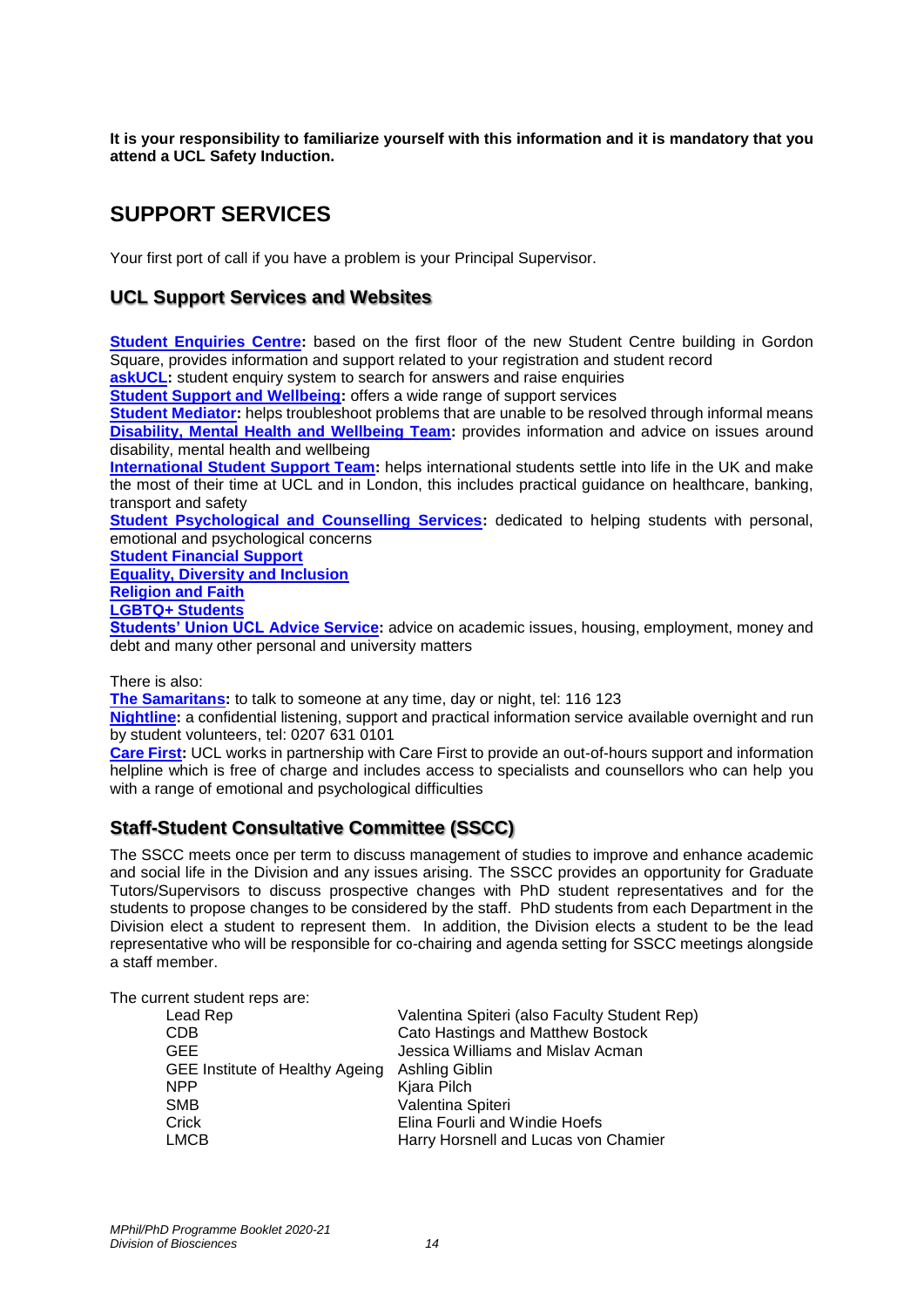### <span id="page-16-0"></span>**Mentoring Scheme**

The SSCC Student Reps proposed this scheme which pairs each new student with a second or third year student or a postdoc with the following aims:

- to provide new graduate students in the Division with senior mentors to help them settle into the Division and life in London
- to offer moral support if needed
- to encourage networking of students across the year groups and across the Division

There is an initial meeting at the start of term then mentors and mentees are encouraged to contact each other and meet up throughout the year.

### <span id="page-16-1"></span>**Student Grievances and Difficulties**

If you have any concerns about your supervision, progression, etc, please discuss these with your Graduate Tutor at the earliest possible opportunity.

If you feel that a member of staff has unfairly treated you in any way, please raise it first with that member of staff. If that is inappropriate, then see your Graduate Tutor who can also advise on any difficulties (personal, financial, medical or academic) affecting your studies.

The Division of Biosciences has two Diversity and Equal Opportunities Liaison Officers (DEOLOs) who provide support and assistance for students and staff about any issues they have at UCL regarding equality, bullying or sexual harassment: Tabitha Owen Stavroula Lialiou

The Wellbeing Champions for the Faculty are: Rachel Hamilton - MRC/UCL Lab for Molecular Cell Biology Heather Badru - School of Pharmacy

### <span id="page-16-2"></span>**Career Development**

The Graduate Skills programme includes a number of Career Development courses. Please take advantage of relevant courses, particularly as you reach the period when you will be looking to progress your career. Career advice can be found on the [UCL Careers website.](https://www.ucl.ac.uk/careers/)

# <span id="page-16-3"></span>**RESEARCH ETHICS**

It is your responsibility to make sure that you have ethical permission in place before performing research where this is required. Please refer to the [Research Ethics](https://ethics.grad.ucl.ac.uk/) website for more information.

# <span id="page-16-4"></span>**RESEARCH INTEGRITY**

Being a researcher involves a high level of ethical standards and integrity in one's work and interactions with others. UCL takes integrity very seriously and misconduct in research can be very damaging for individuals and the institution as a whole. There is currently an increasing emphasis on research integrity training in UCL and in 2016 we began to run the **Dilemma Game**, an interactive game which makes groups of players think about and discuss practical dilemmas and ethical issues in an engaging, educational setting. You will receive e-mail notifications of when these sessions are run and you will be required to take part in at least one during your degree. [More information on research integrity and](https://www.ucl.ac.uk/research/integrity/)  training [courses.](https://www.ucl.ac.uk/research/integrity/)